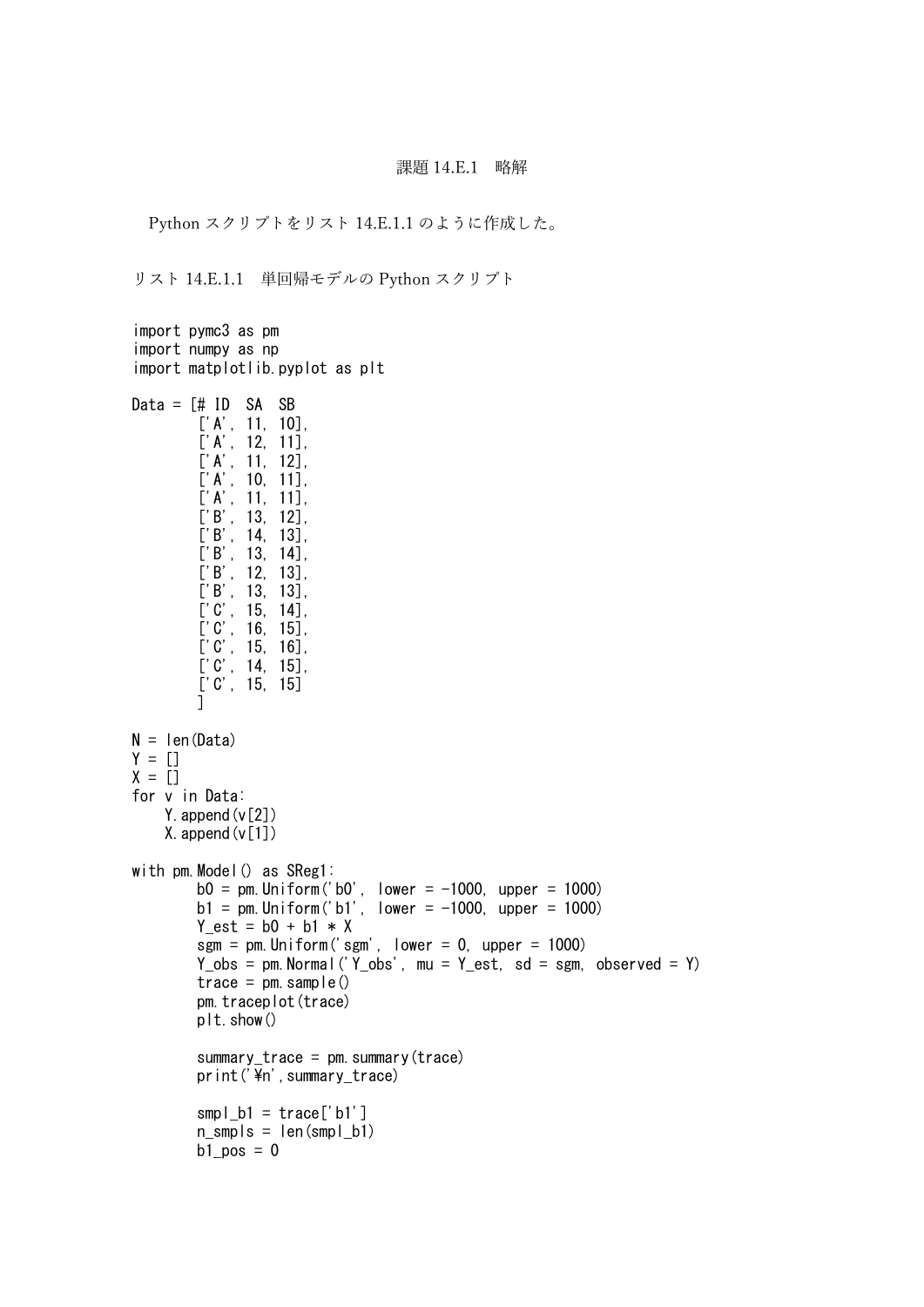```
for v in smpl_b1:
         if v > 0.0:
             b1 pos += 1plt.hist(smpl_b1)
plt.xlabel('b1')
plt.title('Prop(b1 > 0) = \{0: .3f\}'.format(b1_p \circ (n_s \circ n))
plt.show()
smpl\_b0 = \text{trace}['b0']Yregs = []for j in range(N):
         Yregs.append([])
for sb0, sb1 in zip(smpl b0, smpl b1):
         for i in range(N):
                  Yres[i]. append(sb0 + sb1 * X[i])
meanYreg = [0] * N
for i in range(N):
        meanYreg[i] = np. median(Yreg[i])
plt.plot(meanYreg, Y, 'bo')
minX = np. amin(meanYreg)maxX = np. amax (mean Yreg)
plt.plot([\text{minX}, \text{maxX}], [\text{minX}, \text{maxX}], 'b--', label = 'y = x')
plt. legend()
plt.xlabel('Yreg')
plt.ylabel('Y')
plt.show()
```


リスト 14.E.1.1 のスクリプトを実行すると、図 14.E.1.1 のフォームが表示される。

図 14.E.1.1 リスト 14.E.1.1 の実行時に表示されるグラフ

```
図 14.E.1.1 のフォームを閉じると図 14.E.1.2 のフォームが表示される。
```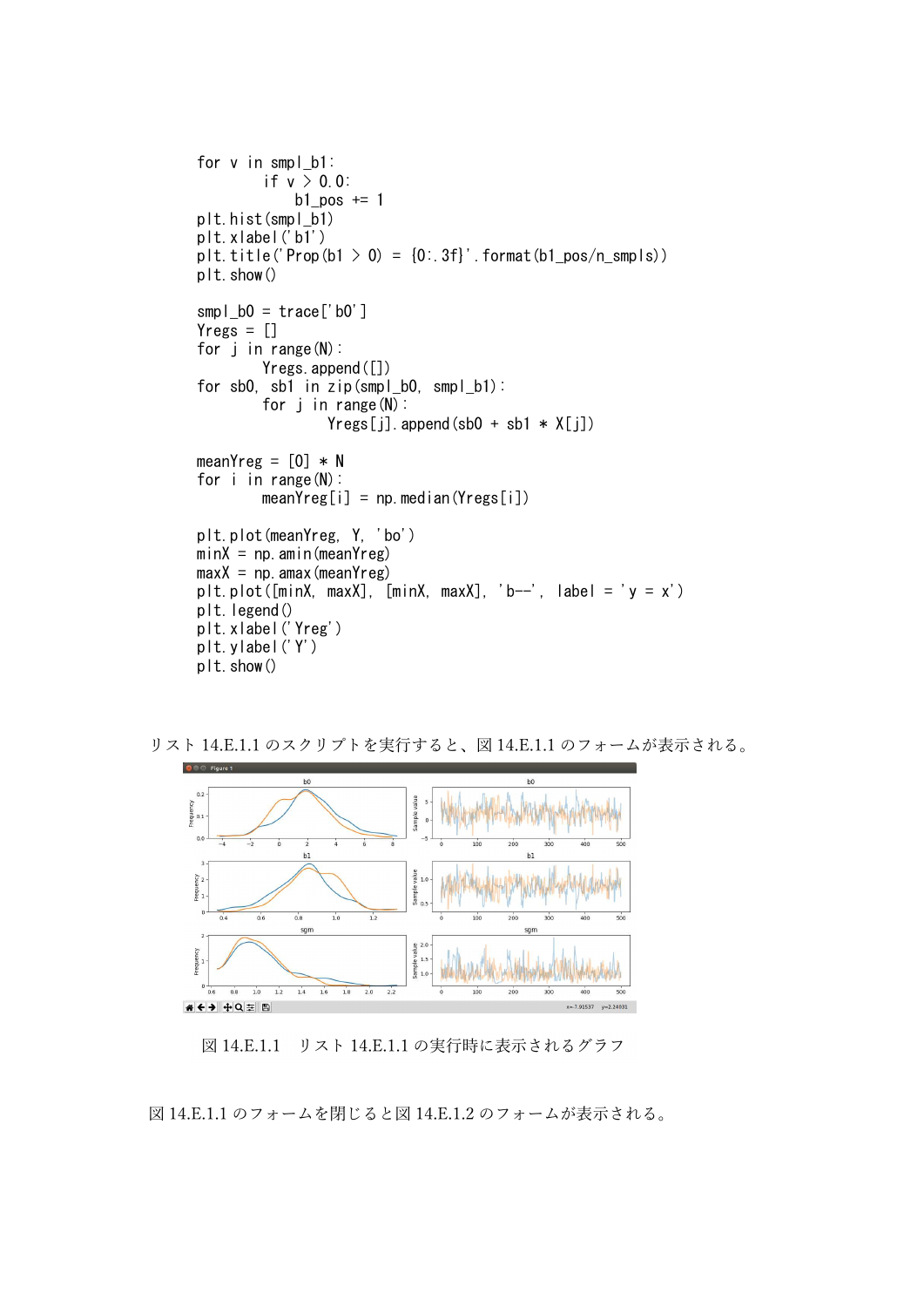

図 14.E.1.2 図 14.E.1.1 のフォームの次に表示される フォーム

グラフ上部に「Prop(b1 > 0) = 1.000」とあるが、これは単回帰モデルにおける 1 次関数 の傾き b1 の事後分布からのサンプリングにおいて、その値が正であったものの比率を示す ものである。傾き b1 の値が正であった比率が 1.000 であるので、有意に傾きが正であると 言える。

図 14.E.1.2 のフォームを閉じると、図 14.E.1.3 のフォームが表示される。